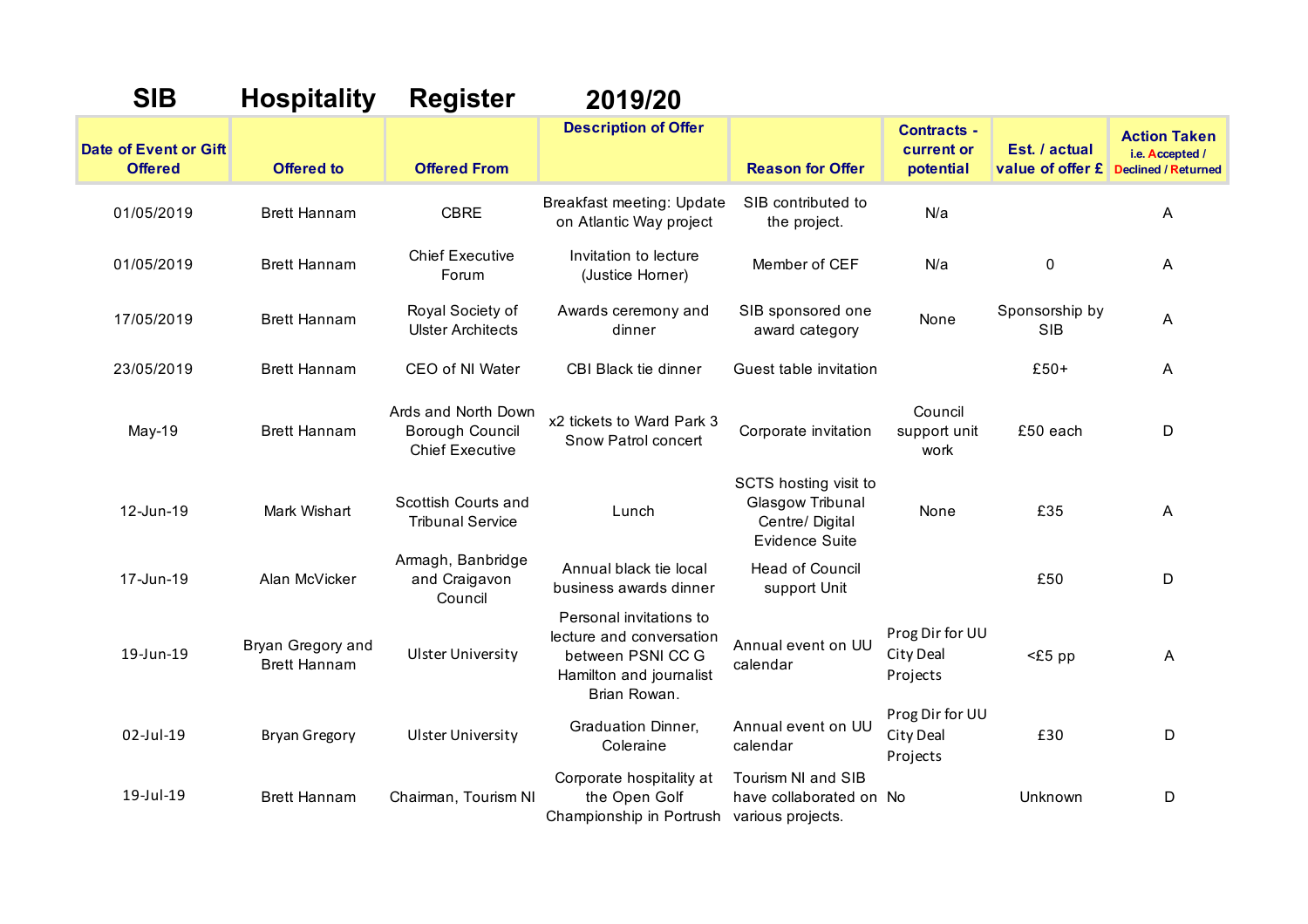| 01-Aug-19 | Kevin Hegarty        | Veolia                                                                         | Flash drive gift                                                       | Presentation was on<br>the flash drive                                                  | No                             | £10    | A              |
|-----------|----------------------|--------------------------------------------------------------------------------|------------------------------------------------------------------------|-----------------------------------------------------------------------------------------|--------------------------------|--------|----------------|
| 02-Sep-19 | <b>Bryan Gregory</b> | QUB                                                                            | <b>Innovation Pillar Board</b><br>Dinner                               | Representing UU                                                                         | None                           | £25    | D              |
| 10-Sep-19 | <b>Brett Hannam</b>  | Carmel McKinney                                                                | Official opening of<br>firefighting facility,<br>Loughry Campus        | NIFRS project with<br><b>SIB</b>                                                        | None                           | f > 10 | Α              |
| 12-Sep-19 | <b>Brett Hannam</b>  | <b>Belfast Harbour Office</b>                                                  | Annual stakeholder<br>meeting                                          | Stakeholder for some<br><b>Belfast Harbour</b><br>works.                                | No                             | >E5    | D              |
| 20-Sep-19 | Dan West             | Gartner                                                                        | Cost ot attendance to<br>attend the CIO XPO<br>conference in Barcelona | Digital Health<br>conference                                                            | Authorised by<br>CEO           | $£50+$ | Α              |
| 25-Sep-19 | <b>Brett Hannam</b>  | Chinese Consulate<br>General                                                   | <b>Buffet Reception</b>                                                | SIB assisted TEO with<br>Chinese office                                                 | None                           | £15    | D              |
| 10-Oct-19 | <b>Brett Hannam</b>  | Institute of Directors                                                         | IoD private lunch with<br>leading Brexit academics<br>and experts      | Corporate invitation                                                                    | None                           | £25    | D              |
| 02-Oct-19 | <b>Brett Hannam</b>  | QUB                                                                            | Declan Teneo lecture                                                   | On mailing list                                                                         | None                           | £5>    | $\mathsf D$    |
| 11-Oct-19 | <b>Brett Hannam</b>  | Royal Society of<br><b>Ulster Architects</b>                                   | Daniel Liebskind<br>lecture/drinks reception                           | Corporate invitation                                                                    |                                | £10    | D              |
| 22-Oct-19 | <b>Brett Hannam</b>  | <b>Reverend Richard</b><br>Clarke and Most<br>Reverend Eamon<br>Martin, Armagh | Armagh Shared City<br>Summit                                           | Member of Armagh<br>Observatory<br>management<br>committee/Chair of<br>Audit committee. | No                             | £10    | D              |
| 25-Oct-19 | Maebh Cormacain      | SONI                                                                           | Dinner at NI Chamber of<br>Commerce President's Ball work              | Renewable energy                                                                        | CEO confirmed<br>authorisation | £150   | $\overline{A}$ |
| 22-Oct-19 | <b>Brett Hannam</b>  | <b>CIOB</b>                                                                    | Invitation to dinner with<br>the new CEO                               | General construction<br>community                                                       |                                | £35    | D              |
| 23-Oct-19 | <b>Brett Hannam</b>  | Executive<br>Committee, FDA                                                    | Reception in Parliament<br>Buidlings, Stormont                         | Centenary<br>anniversary<br>celebration                                                 | None                           | £5     | D              |